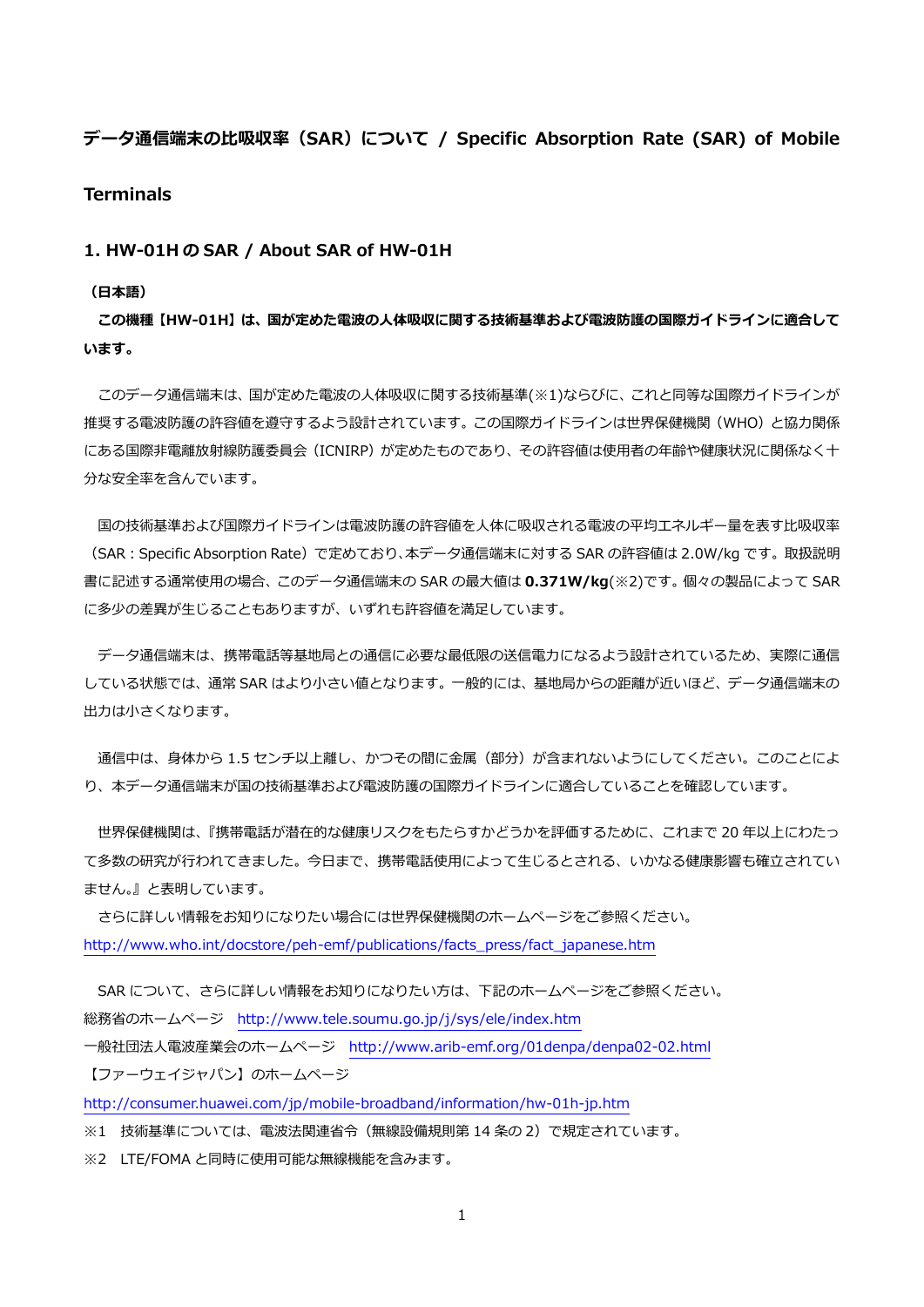#### (In English)

# This model [HW-01H] device complies with Japanese technical regulations and international guidelines regarding exposure to radio waves.

This device was designed in observance of Japanese technical regulations regarding exposure to radio waves (\*1) and limits to exposure to radio waves recommended by a set of equivalent international guidelines. This set of international guidelines was set out by the International Commission on Non-Ionizing Radiation Protection (ICNIRP), which is in collaboration with the World Health Organization (WHO), and the permissible limits include a substantial safety margin designed to assure the safety of all persons, regardless of age and health condition.

The technical regulations and international guidelines set out limits for radio waves as the Specific Absorption Rate, or SAR, which is the value of absorbed energy in any 10 grams of tissue over a 6-minute period. The SAR limit for mobile terminals is 2.0 W/kg. The highest SAR value for this device when tested for intended use described in the instruction manual is  $0.371$  W/kg ( $*2$ ). There may be slight differences between the SAR levels for each product, but they all satisfy the limit.

The actual SAR of this device while operating can be well below that indicated above. This is due to automatic changes to the power level of the device to ensure it only uses the minimum required to reach the network. Therefore in general, the closer you are to a base station, the lower the power output of the device.

During communication, please keep the device farther than 1.5 cm away from your body without including any metals. This device satisfies the technical regulations and international guidelines.

The World Health Organization has stated that "a large number of studies have been performed over the last two decades to assess whether mobile phones pose a potential health risk. To date, no adverse health effects have been established as being caused by mobile phone use."

Please refer to the WHO website if you would like more detailed information. [http://www.who.int/docstore/peh-emf/publications/facts\\_press/fact\\_english.htm](http://www.who.int/docstore/peh-emf/publications/facts_press/fact_english.htm)

Please refer to the websites listed below if you would like more detailed information regarding SAR. Ministry of Internal Affairs and Communications Website:<http://www.tele.soumu.go.jp/e/sys/ele/index.htm> Association of Radio Industries and Businesses Website:<http://www.arib-emf.org/01denpa/denpa02-02.html> (in Japanese only)

[HUAWEI TECHNOLOGIES, JAPAN] Website:

<http://consumer.huawei.com/jp/mobile-broadband/information/hw-01h-jp.htm> (in Japanese only)

\*1 Technical regulations are defined by the Ministerial Ordinance Related to Radio Law (Article 14-2 of Radio Equipment Regulations).

\*2 Including other radio systems that can be simultaneously used with LTE/FOMA.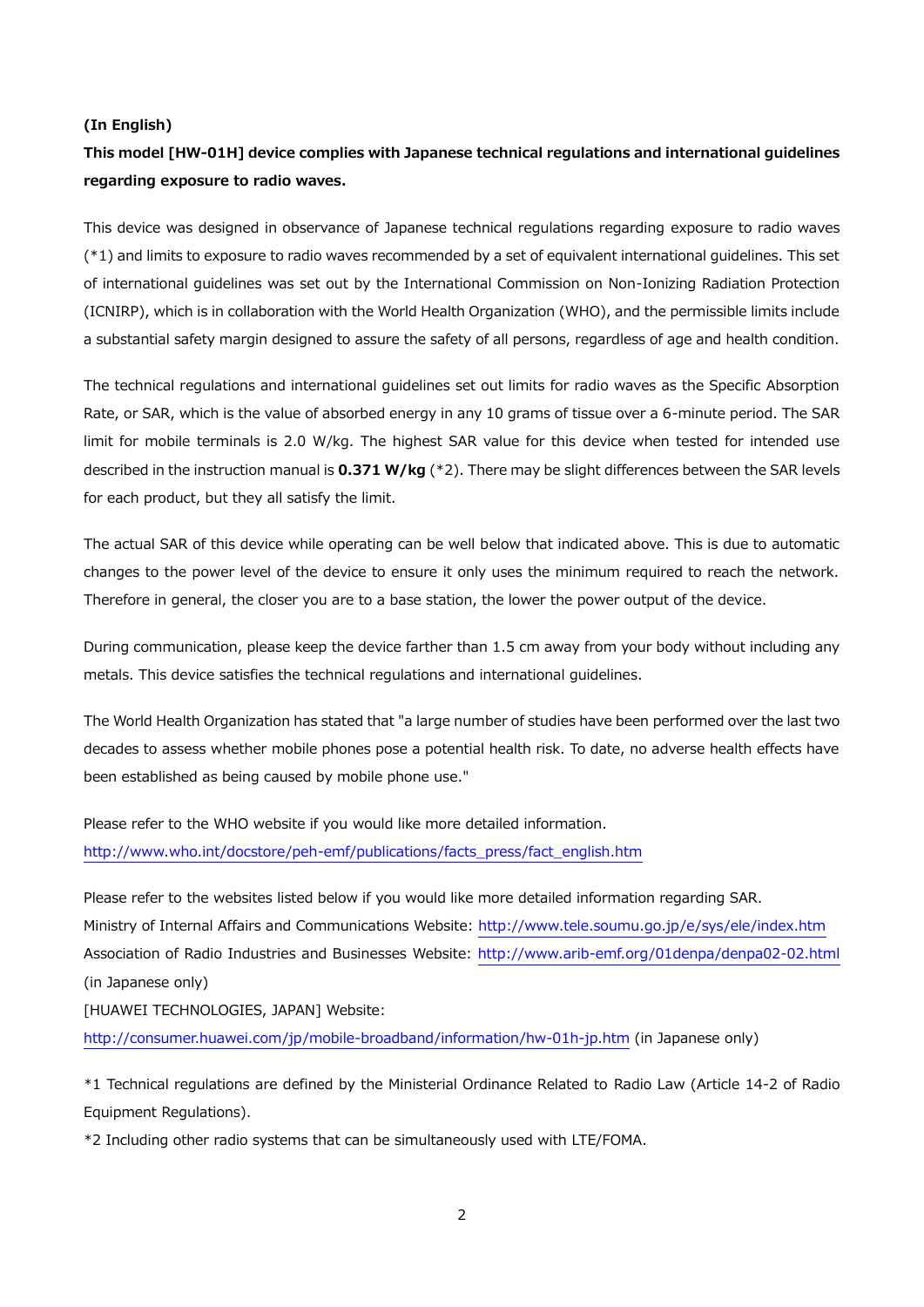# 2. About SAR of HW-01H for FCC RF exposure requirements

#### RF exposure requirements

Important safety information regarding radio frequency (RF) radiation exposure:

RF exposure guidelines require that the device be used at a minimum of 1 cm from the human body. Failure to observe this guideline may result in RF exposure exceeding limits.

## Certification information (SAR)

This device is also designed to meet the requirements for exposure to radio waves established by the Federal Communications Commission (USA).

The SAR limit adopted by the USA is 1.6 W/kg averaged over one gram of tissue.

The highest SAR value reported to the FCC for this device type complies with this limit.

The highest SAR value reported to the FCC for this device type when properly worn on the body is 1.50 W/kg. FCC ID: QISHW-01H